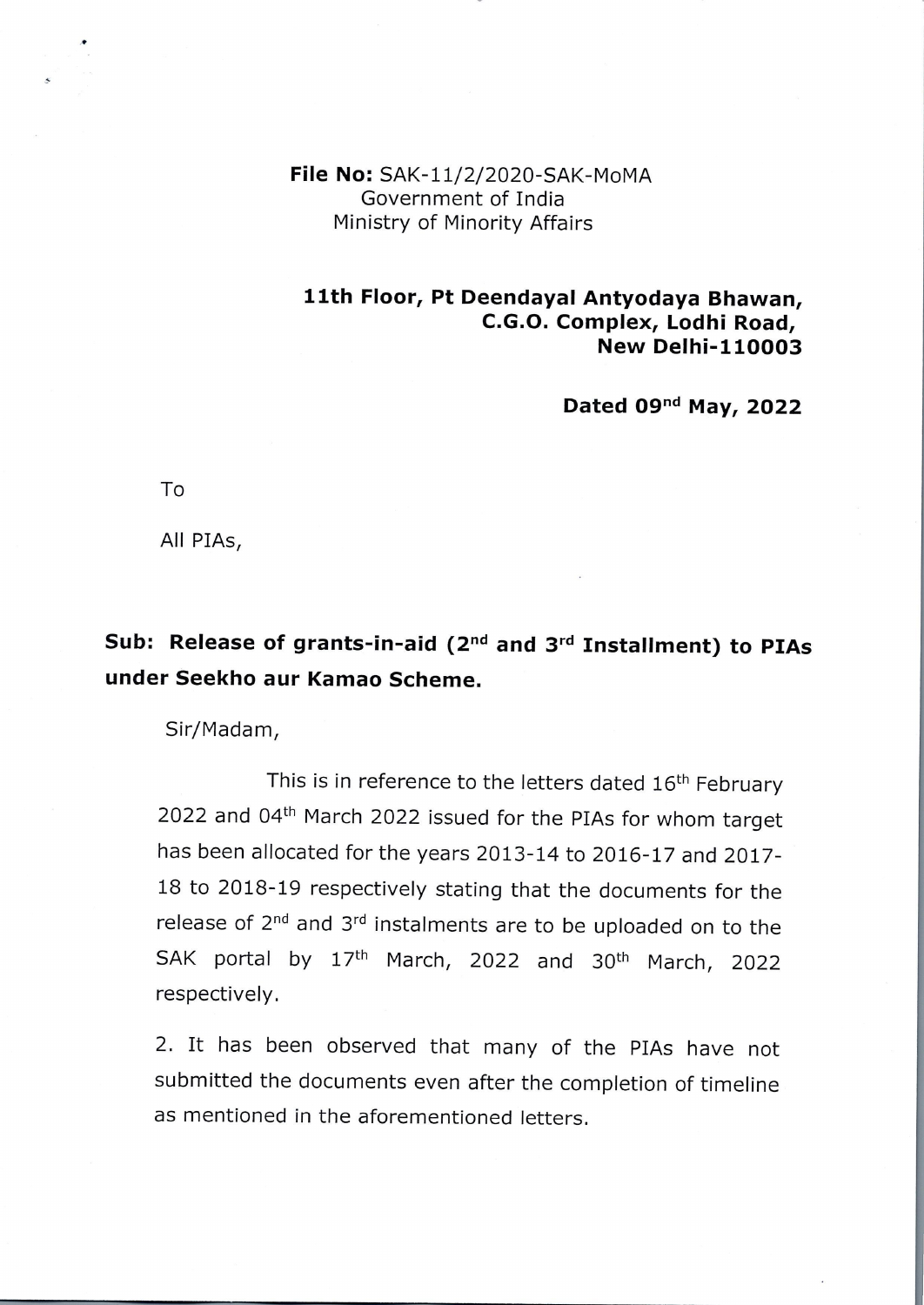**3. In view of the above, it has been decided to provide one last opportunity to PIAs to upload/furnish complete data and requisite documents for claiming 2nd/3rd installments for the Project Year 2014-15 to 2018-19 latest by 31°' May 2022, failing which necessary action to cancel the Project and recover the funds (with interest) already released in accordance with the guidelines of Government of India will be initiated. Such PIA's shall also be liable to be debarred from further empanelment with the Ministry and blacklisting. Incase, any problems are being faced in uploading the data, the same may be put on record for resolution to pmu.seekhoaurkamaomma@gov.in**

4. This issues with the approval of competent authority and may be treated as 'final notice'. No further communication in this matter shall be entertained and all concerned parties shall be liable for the consequences thereon.

Yours faithfully,

Yours faithfully,<br>
U<br>
(Vikas Mohan)

Under Secretary to the Government of India

Copy for information and necessary action to:

(i) Team Lead (PMU)